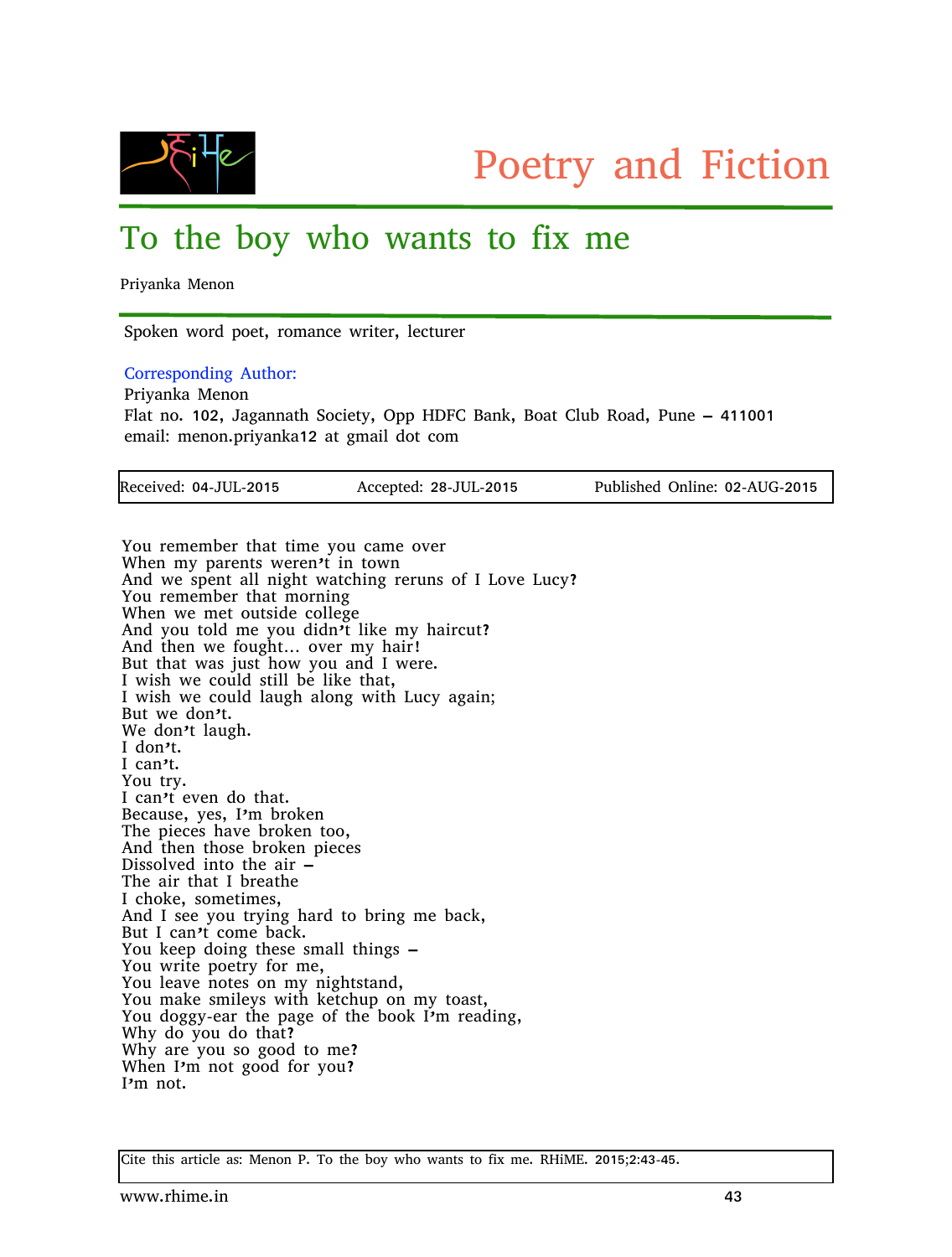They've all said that  $-$ Family, friends, Our neighbours, The milkman who sees you pick up the packets every morning, The McDonald's delivery boy who gives you extra ketchup… They all know what this is doing to you  $-$ What I'm doing to you. Why can't you see that? Why don't you fight with me? Why don't you raise your voice? Get exasperated, frustrated, betrayed, hurt? Let the neighbours hear the clang of pots and pans As you lash out. Because all they hear Is the creaking sound of the wheels As I move around our home; They hear me bang into the bureau As I lose control; They hear you rushing forward to help me. They hear you ask me in that always worried tone – "Baby, are you hurt? Should I get you anything? Where does it hurt, love?" It hurts everywhere. Every fiber of my body hurts, Writhes in pain and Cries out. But it's my heart  $-$ It weeps. It breaks every time you look at me To see if I need help with anything; Every time you call me from work To see if I'm doing okay; Every time you carry me to the bathroom In the middle of the night; Every time you tie my shoelaces …I ache. I see the way you look at other couples And their children. I've seen you push the neighbour's boy on the swing-set; How happy you looked then! Your smile reached your eyes, And your eyes looked lighter, brighter – As if you weren't burdened for those few minutes. I can't be fixed, my love. My feet will never again feel the wet earth after the first rains, My toes will not wriggle as you slip under the covers and pull me close, My hips will never buck and arch, because you cannot make love to me. When I feel your lips on my neck, I want to turn towards you. I want to wrap my legs around your waist And stay like that until eternity breathes its last. But I can't. So I hide my face – My tears talk to my pillow, Drenching it with all that I want to say To you. But you never listen. You never listened to me all those years ago either.